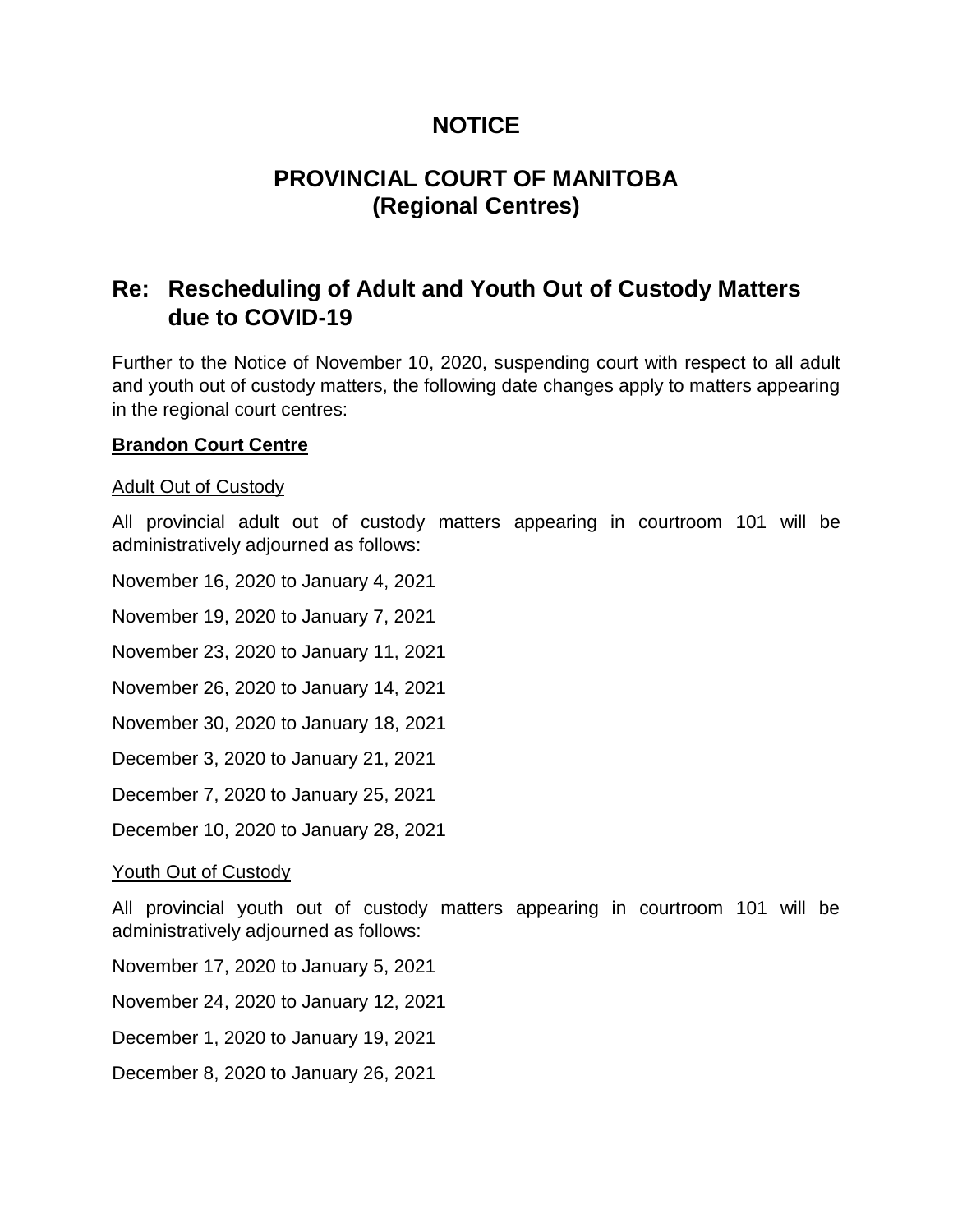#### Federal Out of Custody Docket

All adult and youth federal out of custody matters appearing in courtroom 102 will be administratively adjourned as follows:

December 10, 2020 to January 14, 2021

#### Adult and Youth Out of Custody Trials, Preliminary Hearings and Dispositions

All adult and youth out of custody trials, preliminary hearings and dispositions scheduled for the weeks set out below will be administratively adjourned as follows:

November 16 to 20, 2020 to January 7, 2021 2:00 pm courtroom 101

November 23 to 27, 2020 to January 14, 2021 2:00 pm courtroom 101

November 30 & December 1, 2020 to January 21, 2021 2:00 pm courtroom 101

December 7 to 11, 2020 to January 28, 2021 2:00 pm courtroom 101

## **Thompson Court Centre**

#### Thompson Judicial Justice of the Peace Dockets

All out of custody matters appearing on the 10:00 a.m. Judicial Justice of the Peace dockets will be administratively adjourned as follows:

November 17, 2020 to January 5, 2021

November 24, 2020 to January 19, 2021

December 1, 2020 to January 26, 2021

#### Thompson Domestic Violence Docket 2:00pm

All out of custody matters appearing on the 2:00 p.m. domestic violence docket will be administratively adjourned as follows:

November 16, 2020 to January 4, 2021

December 7, 2020 to January 18, 2021

#### Thompson Out of Custody Youth

All out of custody youth matters appearing on the 10:00 a.m. docket will be administratively adjourned as follows:

November 25, 2020 to January 13, 2021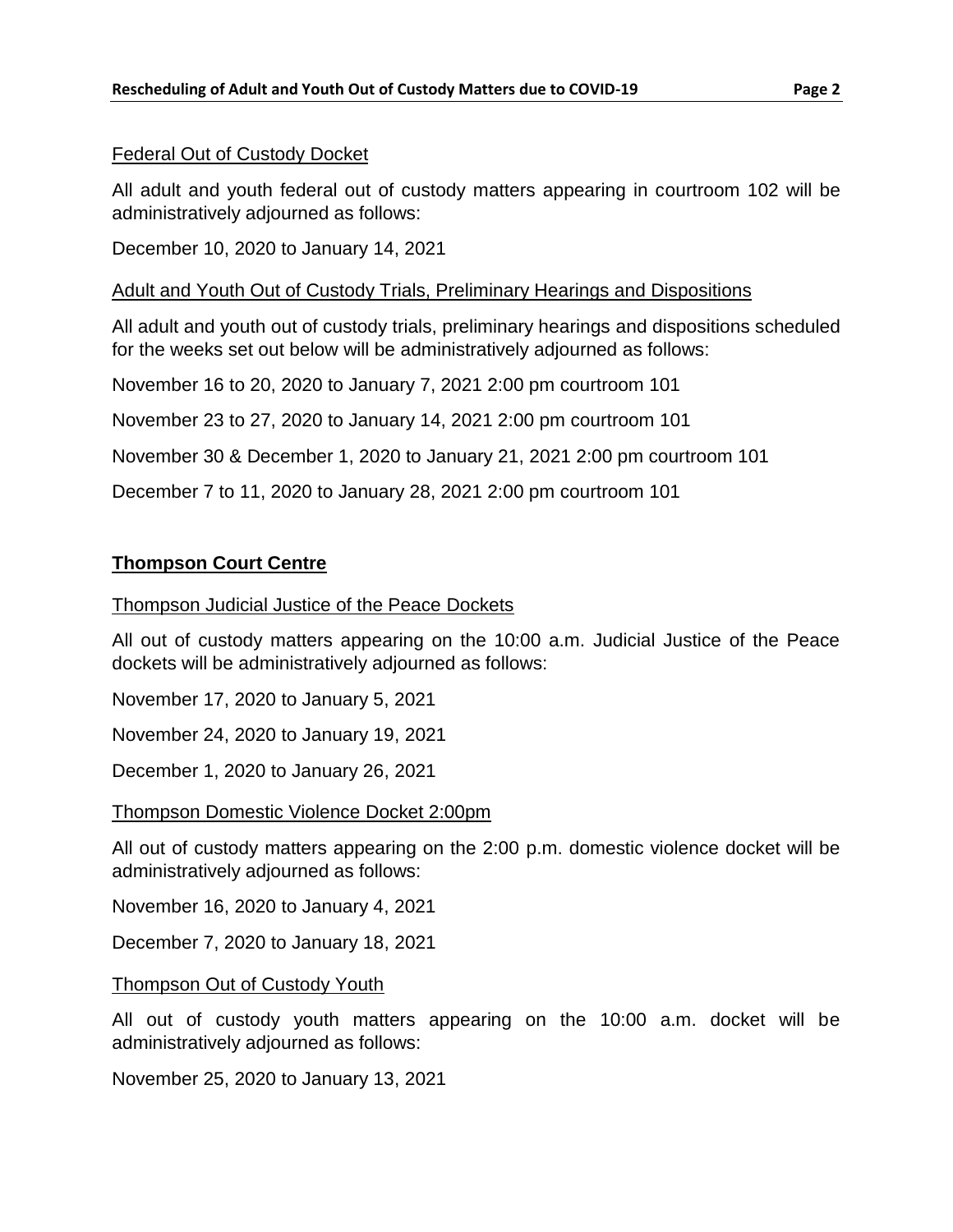December 9, 2020 to January 27, 2021

#### Thompson Out of Custody Federal

All out custody matters appearing on the 10:00 a.m. federal docket will be administratively adjourned as follows:

November 27, 2020 to January 22, 2021

### Thompson Out of Custody Trials, Preliminary Hearings and Dispositions

All adult and youth out of custody trials, preliminary hearings and dispositions scheduled for the as set out below will be administratively adjourned as follows:

November 17, 2020 to January 15, 2021 Trial Coordinator Docket November 18, 2020 to January 15, 2021 Trial Coordinator Docket November 23, 2020 to January 15, 2021 Trial Coordinator Docket November 24, 2020 to January 15, 2021 Trial Coordinator Docket November 25, 2020 to January 15, 2021 Trial Coordinator Docket

November 26, 2020 to January 15, 2021 Trial Coordinator Docket

November 27, 2020 to January 15, 2021 Trial Coordinator Docket

November 30, 2020 to January 15, 2021 Trial Coordinator Docket

December 9, 2020 to January 15, 2021 Trial Coordinator Docket

December 10, 2020 to January 15, 2021 Trial Coordinator Docket

December 11, 2020 to January 2021 Trial Coordinator Docket

## **The Pas Court Centre**

All provincial and federal adult and youth out of custody matters appearing on the 10:00 a.m. docket on the following days will be administratively adjourned as follows:

November 16, 2020 to January 4, 2021 Courtroom B;

November 19, 2020 to January 4, 2021 Courtroom B;

November 23, 2020 to January 7, 2021 Courtroom B;

November 24, 2020 to January 12, 2021 Courtroom B;

November 26, 2020 to January 7, 2021 Courtroom B;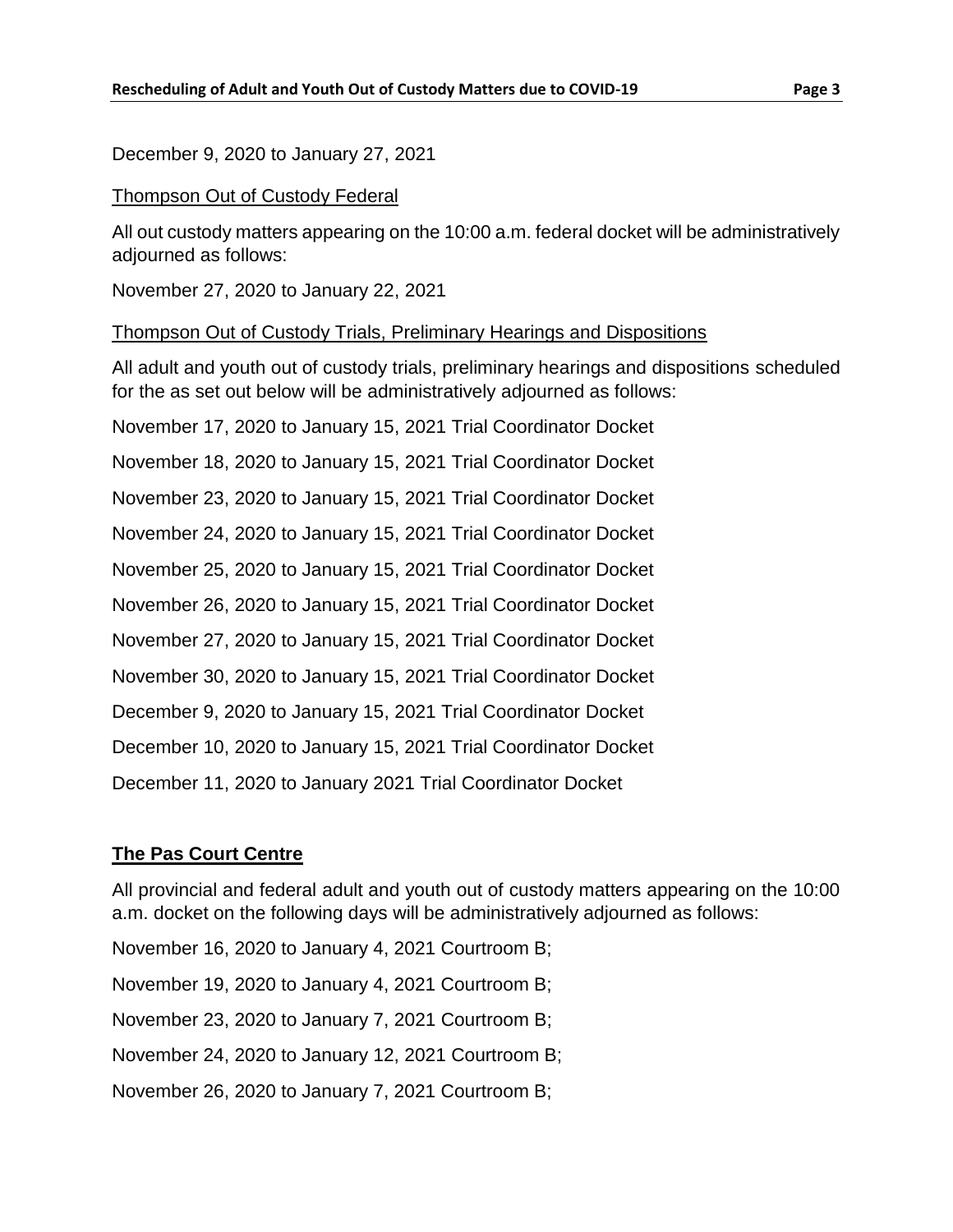November 30, 2020 to January 7, 2021 Courtroom B;

December 1, 2020 to January 26, 2021 Courtroom B;

December 7, 2020 to January 14, 2021 Courtroom B;

December 10, 2020 to January 14, 2021 Courtroom B.

### Adult and Youth Out of Custody Trials and Preliminary Hearings:

All out of custody trials and preliminary hearings will be administratively adjourned as follows:

November 16 through December 11, 2020 to the Trial Coordinator Docket January 8, 2021, 11:00 a.m. Courtroom B

## **Dauphin Court Centre**

Adult Out of Custody

All provincial adult out of custody matters will be administratively adjourned as follows:

November 17, 2020 to January 5, 2021

November 24, 2020 to January 12, 2021

December 1, 2020 to January 17, 2021

December 8, 2020 to January 26, 2021

## Youth Out of Custody

All provincial youth out of custody matters will be administratively adjourned from November 23, 2020 to January 11, 2021.

Federal Adult and Youth Out of Custody

All federal adult and youth out of custody matters will be administratively adjourned from November 17, 2020 to January 5, 2021.

Adult and Youth Out of Custody Trial, Preliminary Hearings and Dispositions

All out of custody adult and youth matters set for trial, preliminary hearing and dispositions scheduled during the weeks set out below will be administratively adjourned as follow:

November 16 – 20, 2020 to January 5, 2021

November 23 -27, 2020 to January 12, 2021